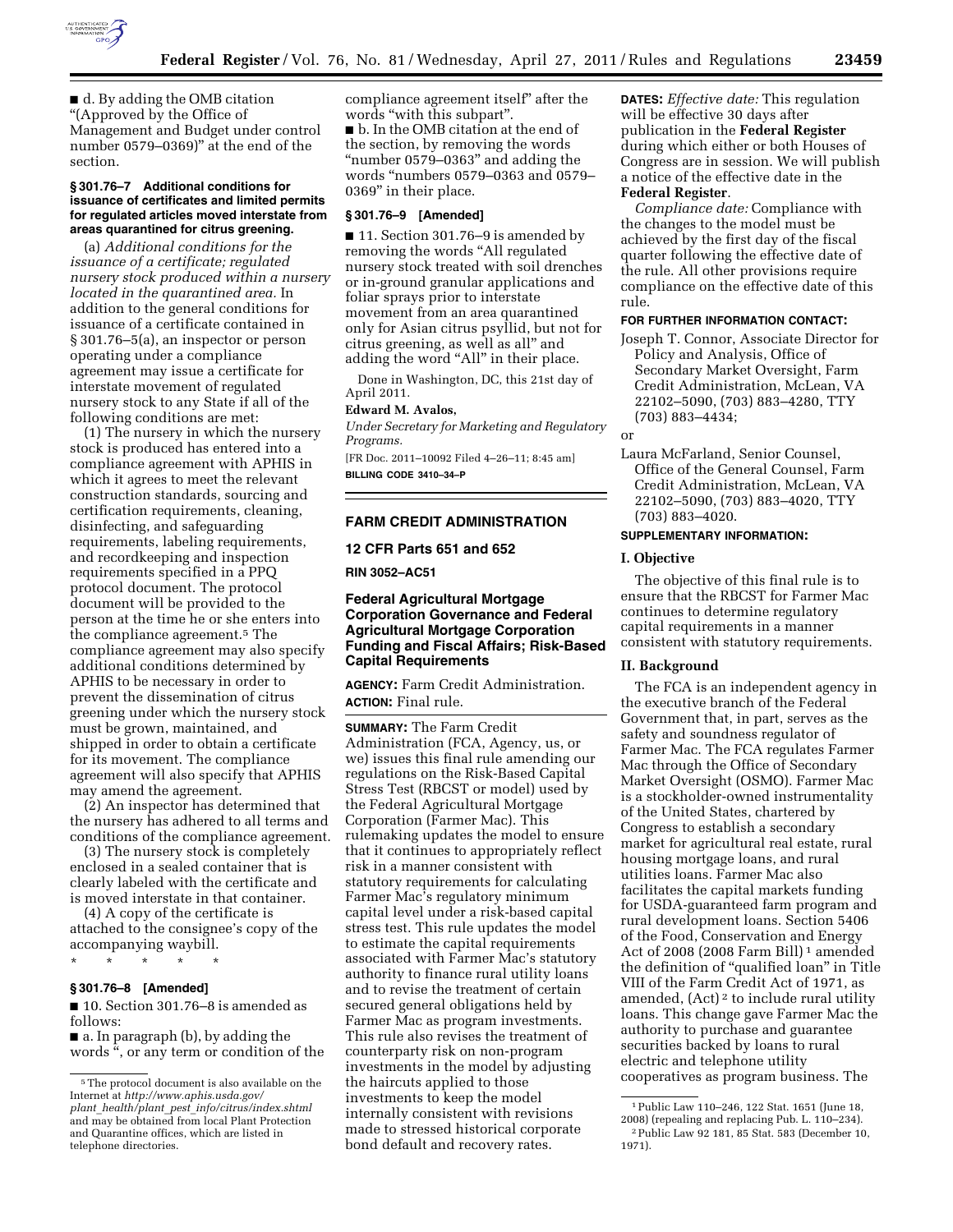2008 Farm Bill further directed FCA to estimate the credit risk on the portfolio covered by this new authority at a rate of default and severity reasonably related to the risks in rural electric and telephone facility loans. The existing RBCST (Version 3.0) for Farmer Mac is contained in part 652, subpart B, and is used to determine the minimum level of regulatory capital Farmer Mac must hold to maintain positive capital during a 10-year period, as characterized by stressful credit and interest rate conditions. Version 3.0 of the RBCST was developed according to the provisions of section 8.32 of the Act before Farmer Mac was given rural utility authority and thus lacks a component to directly recognize the credit risk on such loans.3 The updated version of the RBCST will be identified as Version 4.0.

On January 22, 2010, we published a proposed rule (75 FR 3647) to enhance the RBCST for Farmer Mac and to add a component addressing Farmer Mac's recently acquired authority to purchase and guarantee securities backed by loans to rural electric and telephone utility cooperatives. The comment period closed on April 22, 2010.4 This rulemaking finalizes policies proposed prior to the passage of the Dodd-Frank Wall Street Reform and Consumer Protection Act of 2010 (Dodd-Frank Act).5 Section 939A of the Dodd-Frank Act requires federal agencies to review all regulatory references to Nationally Recognized Statistical Ratings Organization (NRSRO) credit ratings by July 21, 2011, and, as a result of this review, to remove those references. While this rule maintains existing reliance on NRSRO credit ratings, the Agency intends to begin a rulemaking initiative immediately following this one to address the requirements of the Dodd-Frank Act.

#### **III. Comments and Our Response**

We received several comments on the proposed rule from Farmer Mac and one comment letter from the Farm Credit Council (FCC), acting for its membership and each of the five Farm Credit banks. The FCC expressed support for using a more conservative approach to loss rate estimation in the AgVantage portfolio. It also noted its belief that capital standards for Farmer Mac should be equivalent to those of Farm Credit System (FCS or System) lenders. The FCC was also generally

supportive of the proposed characterization of credit risk in the rural utility portfolio, but noted that the approach requires vigilant oversight of Farmer Mac's guarantee fee-pricing procedures.

While we appreciate the FCC's comment, the Act provides for a different treatment of capital than that of the other System institutions. As such, the FCC's suggestion to make the capital standards equivalent to those of other FCS lenders is outside the scope of this rulemaking. Farmer Mac submitted comments on three aspects of the proposed rule—the method of characterizing credit losses on rural utility loans, the stress factor applied to the general obligation adjustment (GOA) to estimated losses in the AgVantage portfolio, and the concentration risk adjustment to the GOA factors. Farmer Mac stated that the proposed method of characterizing losses in the rural utility loans is not consistent across different market environments because it was too high relative to both the historical loss experience in that sector as well as levels that could be reasonably applied to agricultural mortgages. Farmer Mac also commented that the multiplier selected to stress GOA factors was too high, and the concentration risk adjustment to the GOA factors was unwarranted and duplicative to the use of credit ratings in the base GOA factors. Farmer Mac asked that the concentration risk be reversed in its impact to reflect a reduction in Farmer Mac's risk exposure in light of the counterparty's relative portfolio diversification.

We discuss the comments specific to our proposed rule and our responses below. For purposes of responding to the comments made regarding GOA factors, we will be using the following terms to distinguish between the existing "base GOA" factors to refer to those set forth in Version 3.0, which are based solely on historical corporate bond default and recovery rates, and ''stressed GOA'' factors to refer Version 4.0 where base GOA factors are increased by a multiple of 3. Those areas of the proposed rule not receiving comment are finalized as proposed unless otherwise discussed in this preamble.

*A. Credit Loss Estimation on Rural Utility Loans [§§ 652.50 and 652.65(b); Appendix A to Part 652]* 

#### 1. Guarantee Fee

We proposed amending § 652.50 by adding a definition for guarantee fees charged on rural utility loans to distinguish treatment of these fees from

those assessed against all other loans guaranteed by Farmer Mac. We explained "rural utility guarantee fee," as it pertains to funded volume, means the gross spread over cost of funds, not a subset of that spread. Farmer Mac requested that we clarify whether or not the definition of "rural utility guarantee fee'' is meant to reflect a subset of the term ''pricing spread.''

We apply the term "rural utility" guarantee fee'' as a standalone term and not as a subset of pricing spread, and therefore, no component of the pricing spread should be netted. The rule defines "rural utility guarantee fee" as the actual guarantee fee charged for offbalance sheet volume and the earnings spread over Farmer Mac's funding costs for on-balance sheet volume on rural utility loans.6 As explained in the proposed rulemaking, we use the phrase ''earnings spread'' in the guarantee fee definition to represent the incoming cashflow rate minus Farmer Mac's total funding rate associated with that volume. We expect Farmer Mac to maintain records of these spreads when they are established for each transaction. We do not consider this an overly burdensome expectation given Farmer Mac's current practice of documenting such approvals of such spreads. Thus, the guarantee fee is the gross spread over cost of funds, not a subset of that spread. We are finalizing the definition as proposed. As a conforming technical change, we finalize amendments to sections 1.0.a., 4.1.b., 4.2.b.(2), and 4.2.b.(3) of the model in Appendix A of part 652 to add rural utility guarantee fees.

## 2. Credit Risk

We proposed amending the model in Appendix A of part 652 to include rural utility program volume by using a stylized approach to characterizing credit risk for rural utility program volume by multiplying the dollarweighted average rural utility guarantee fee by a factor of two to characterize stressed annual loss rates.7 We also proposed clarifying the applicability of individual sections of the model to the

<sup>3</sup>FCA currently treats Farmer Mac's portfolio of investments in rural utility loans as non-program

investments. 4 75 FR 13682 (March 23, 2010).

<sup>5</sup>Public Law 111–203, 124 Stat. 1376, (H.R. 4173), July 21, 2010.

 $^{\rm 6}$  For purposes of the mechanics within the spreadsheets of RBCST Version 4.0, on-balance sheet volume will, if necessary, be divided into those with AgVantage Plus-type structures and those that are outright loan purchases similar in structure to Farmer Mac's cash window for agricultural mortgages.

<sup>7</sup> In the proposed rule, in this context, we used the phrase "average annual loss rates." We believe the phrase "stressed annual loss rates" is clearer. What we intend to convey is that while agricultural lifetime loss rates are calculated by the model and then distributed on a front-loaded basis, we characterize rural utility loss rates as equal annual loss rates, or what could be referred to as average loss rates over a period of worst case stress.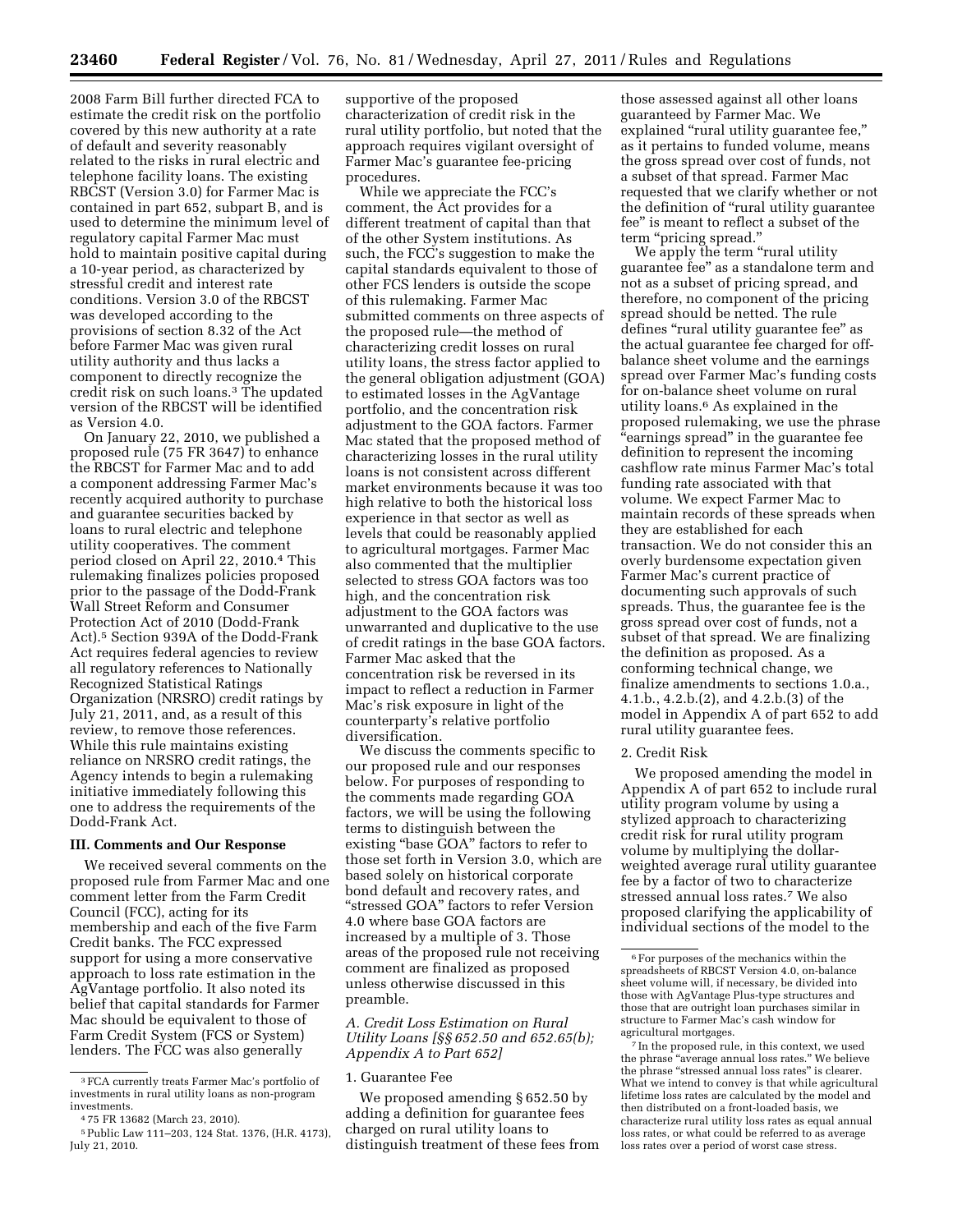rural utility portfolio and adding new sections 2.6, 4.1.e., and 4.3.e. to calculate losses for rural utility loans.

Farmer Mac objected to the proposed approach on the grounds that it results in projected stressed credit losses on rural utility loans that are inconsistent across different market environments and exceed both the historical experience in the rural utility sector and levels that could be reasonably applied to agricultural mortgages. Farmer Mac explained that the stressed credit loss characterizations on rural utility loans will be inconsistent across different market environments because it would be subject to inaccuracy due to potential volatility in the pricing by Farmer Mac of similar exposures under varying market conditions through time. In other words, investor risk tolerances vary with changes in perceived levels of overall risk in the market, and such changes could enable Farmer Mac to charge higher rates on rural utility loans despite no change in the underlying fundamentals of the sector or the specific loans it guarantees. We disagree with the suggestion that the stressed credit loss characterizations on rural utility loans will be inconsistent across different market environments. We used a multiple of the Farmer Mac rural utility guarantee fee as a proxy for stressed loss rates because the data on historical losses are not suitable for the development of a more statistically reliable estimate. We elected not to decompose the guarantee fee and earnings spreads into their component parts (including required versus ''excess'' spread) as that approach would have: (1) Required significant assumptions regarding what portion might be attributable to Farmer Mac's perception of market conditions versus credit risk; and (2) added a level of calculation complexity that is disproportionate to the coarse level of precision achievable given the data limitations. In other words, we take the view that the market clearing price reflects the market consensus of risk at a point in time.

Farmer Mac asserts that the proposed approach is also incongruous because it characterizes losses of on- and offbalance sheet rural utility volume identically, though the rural utility guarantee fee would be inherently different. Farmer Mac suggests that the earnings spread on on-balance sheet volume might be larger than the guarantee fee on off-balance sheet volume. Farmer Mac clarified this comment by explaining that the return on equity component of the earnings spread would be larger for on-balance sheet volume "[i]f the return on equity

pricing is determined using current statutory minimum capital requirements (or any other capital requirements set using a differential approach to capital allocation).'' The comment references the statutory minimum requirements for on-balance sheet exposure (2.75 percent) and off-balance sheet exposure (0.75 percent) of outstanding principal. We understand the comment to indicate that program investment decisions, *i.e.,*  capital allocations, might be made on the basis of some required equity return margin over the associated statutory minimum capital requirements rather than on the basis of the risk and expense characteristics of the investments. We disagree with this premise. We are aware of no reason to base return on equity requirements on fixed statutory minimum capital requirements or to use such minimum capital requirements as a proxy for capital allocated to specific program investments. We reject the suggestion that such fixed minimums could be appropriately used as a basis to justify differential return on equity requirements on investments that have otherwise exactly the same risk and expense characteristics.

Farmer Mac also commented that a multiple of two times the rural utility guarantee fee would not be consistent with FCA's stated position that the agriculture sector is generally more risky than the rural utility sector. Farmer Mac used a hypothetical example to demonstrate its comment. In this example, the cumulative annual loss rate characterization on rural utility volume over the 10 years of the modeling horizon slightly exceeded the estimated lifetime loss rate on newly originated, agricultural loans underwritten according to Farmer Mac's minimum standards. Farmer Mac modified the example to create a situation where the two sets of loans were equally seasoned and concluded that the cumulative loss rate for electrical loans in such cases would always exceed that of the agricultural real estate loans. Farmer Mac explained that the example demonstrated that the rule's approach would not be consistent with the statute's authorizing language requiring modeled loss rates to be ''reasonably related to risks'' in rural electric and telephone facility loans. Farmer Mac instead suggests that cumulative loss rates should, at the very least, be no greater than those for comparably sized agricultural mortgage loans. While Farmer Mac noted that the multiplier of two could be reduced, it instead asked FCA to adopt a credit risk estimate supported by historical loss and recovery rate trends.

We disagree with the commenter's use of FCA Bookletter BL–053, ''Revised Regulatory Capital Treatment for Certain Electric Cooperative Assets,'' to support the contention that the proposed treatment is inconsistent with the bookletter's conclusion that the electric cooperative sector has a lower risk profile than the agricultural sector.8 While under normal conditions an average dollar of exposure to a rural electric cooperative is viewed as a lower credit risk than an average dollar of agricultural real estate mortgage exposure, the purpose of the RBCST is to represent a worst-case loss scenario for program-related assets. We view the concept of ''worst case'' in the rural utility cooperative sector as fundamentally different from the agriculture sector. The rule's approach inherently reflects our expectation that worst-case losses in the rural utility sector will occur far less frequently than worst-case losses in the agriculture sector—but when they occur, can be far more severe. While the average annual loss rate over the long term may be viewed as likely to be lower in the rural utility sector due to the infrequent occurrence of loss events, in a scenario where worst-case losses do occur, they will involve much greater loss rates than worst-case losses in agriculture. Further, the relationship between the two cumulative 10-year loss rates (agricultural versus rural utility) is not instructive, as the sector with the higher cumulative rate will vary depending on rural utility guarantee fee rates and the credit risk characteristics of the agriculture portfolio at any given time. Thus, in attempting to characterize both sectors' worst-case scenarios in the RBCST over a 10-year modeling horizon, having 10 years of loss rates that do not always sum to lower cumulative rate in the rural utility portfolio is not inconsistent with the general tenet that the electric cooperative sector typically has a lower risk profile.

Notwithstanding our position on this comment, using the suggested approach, it would be more appropriate to compare cumulative loss rates only to the modeling year at which the model indicates capital would approach its limit of zero (the zero-year) because losses recognized by the model in subsequent modeling years do not impact the calculation of the minimum capital requirement. Expanding on

<sup>8</sup>While BL–053 pertains to Farm Credit System banks and associations, and not to Farmer Mac, we believe the general tenets set forth in it apply to those same certain loan types in Farmer Mac's portfolio.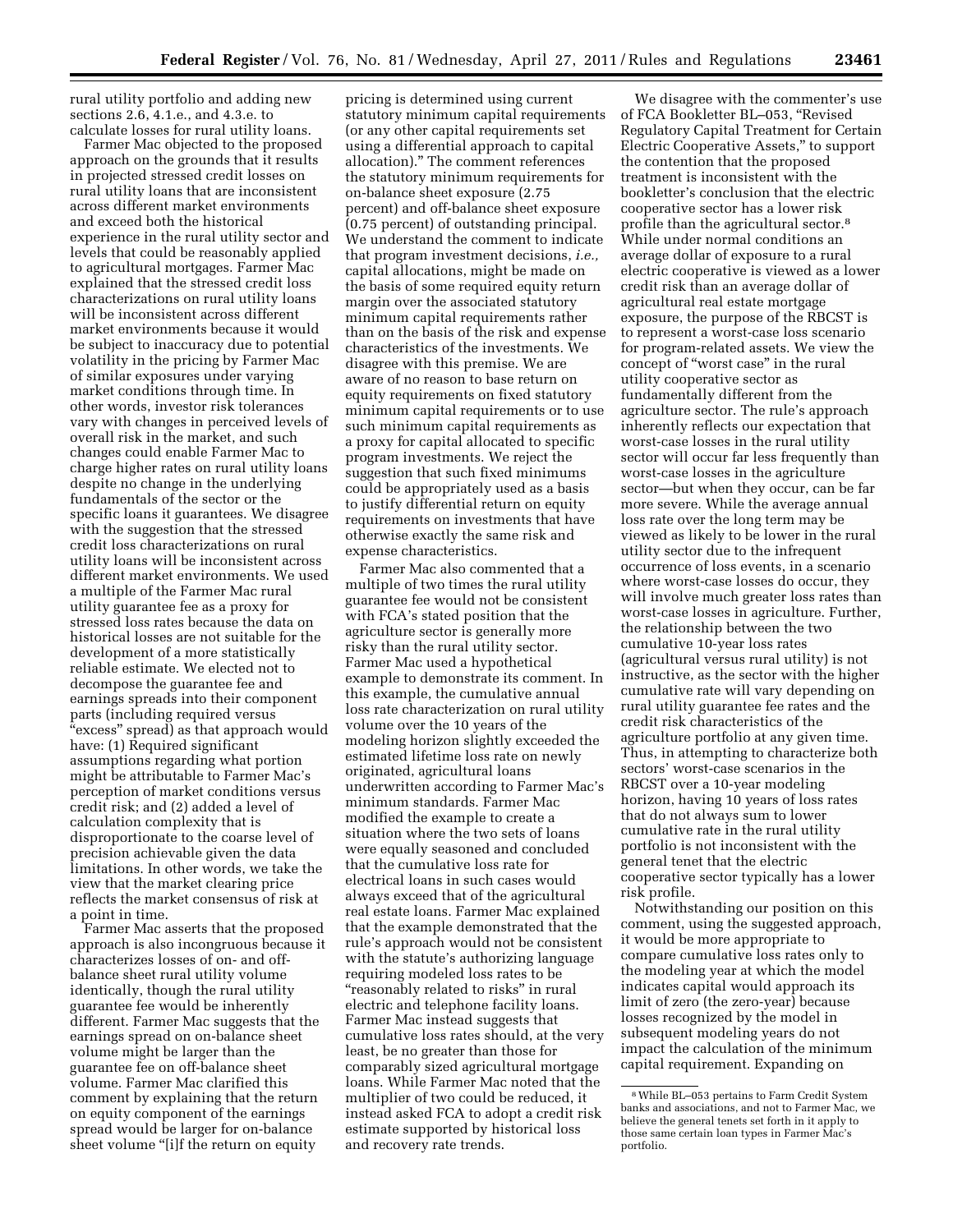Farmer Mac's example, if the zero-year occurred at year three, cumulative losses over those 3 years in agriculture portfolio would be 9.87 percent versus 4.2 percent in the rural utility portfolio. Seasoning could further affect the relative impacts of credit risk in the model. Given our stated view of the fundamentally different concepts of ''worst-case'' in the two sectors, this fact does not contradict the Agency's stated position.

Farmer Mac's comment goes on to suggest various approaches to achieve the "result" recommended (that cumulative losses projected in the RBCST for rural utilities loans should be, on a relative basis, no greater than those for comparably sized agricultural mortgage loans). Farmer Mac notes that this result could be achieved by reducing the multiplier of two, but suggests instead that we abandon the proposed approach of applying a multiplier to Farmer Mac pricing factors in favor of an approach that references historical loss trends. In the proposed rule's preamble, we discussed in detail the insufficiency of historical lost trend data, as well as other alternatives to the proposed approach that were considered and why they were rejected.

Farmer Mac also stated that the proposed approach was inconsistent with historical loss trends. We disagree because the comment is based on the premise that appropriate historical loss trend information is available. As discussed in the proposed rulemaking, we determined that a data set suitable to build a reliable default probability loss function is not available due to the fact that historical losses in the electric cooperative sub-sector of the utilities industry have been extremely rare and dissimilar.9 We also note that historical instances of default appear largely unrelated to specific underwriting decisions. Further, even among the few historical instances of non-performing loans in the data we obtained, restructured credit defaults have in many instances become more profitable than the original loan in terms of interest income, while others were never fully resolved despite exceptionally long periods of time since initial default. For those reasons, an empirical frequency-based analog for estimating credit risk, as was used to arrive at the model's approach to estimating agricultural loan risks, was

not feasible for rural utilities. Instead, the rule characterizes credit risk on rural utility loans using the stylized approach of multiplying the dollarweighted average rural utility guarantee fee by a factor of two to characterize stressed annual loss rates.

Finally, Farmer Mac commented that the proposed approach to characterizing credit losses in the rural utility portfolio is inconsistent with the Act. We disagree with this assessment because the Act does not require us to use any particular statistical methodology. The Act, at section 8.32(a)(1)(B), requires us to estimate credit loss risk ''at a rate of default and severity reasonably related to risks in electric and telephone facility loans \* \* \* as determined by the Director [of OSMO].'' The proposed rulemaking explained in some detail the reason behind selecting the method of identifying rural utilities credit loss risk, and Farmer Mac has offered no evidence to demonstrate that our method does not reasonably relate to actual risks in the rural utilities sector.

We selected a method that relies directly on the notion that the assessment of relative risk would be reflected in differences in priced guarantee fees charged by Farmer Mac. These fees represent Farmer Mac's estimate of likely long-term average annual losses on an investment, in addition to fee loads to cover operating costs and return-on-equity requirements. We selected the combination of the total earnings spread with a lower stress multiple because the total spread also represents agreement on the value of the transaction between at least two parties: Farmer Mac and its counterparty (*i.e.*, a market clearing price).

For these reasons, we finalize this section and the conforming changes as proposed to reflect the treatment of the rural utility authority. As we gain more experience and data in this sector, the Agency may revisit this approach.

*B. Modification of the Treatment of Loans Backed by an Obligation of the Counterparty and Loans for Which Pledged Loan Collateral Volume Exceeds Farmer Mac-Guaranteed Volume [§§ 652.50 and 652.65(d); Appendix A to Part 652]* 

We are amending sections 2.4.b.3, 2.4.b.4, 4.1.f., and 4.2.b. of the model in Appendix A of part 652 to increase the GOA factors, address counterparty concentration risks, and ensure AgVantage Plus volume maturities are recognized in the model.

1. GOA Factors—Treatment of Loan Volume

We proposed revising the GOA factors by stressing the historical corporate bond loss rates to levels intended to represent stressed conditions instead of average conditions. We accomplish this in the model by modifying the GOA factors through the application of increases (or ''haircuts'') to the estimated historical loss rates by whole-letter credit rating category using a multiple of three.

Farmer Mac commented that our selection of three as the multiplier appeared to be much too high based on data in reports issued by Moody's Investor Services. Farmer Mac explained that the multiple and its implied assumption of a coefficient of variation (CV) equal to one lacked empirical support or theoretical justification. Farmer Mac askedthat the implied underlying CV ratio be much lower than one and that separate multipliers, scaled by whole-letter credit rating, be applied based on the historical variability over time of each whole-letter credit rating. Farmer Mac based this request on Moody's data on the standard deviations for 10-year cumulative default rates. Farmer Mac recommends these data be used to derive empirically based multiples of GOA factors to represent stress on issuer counterparties.

We disagree with the recommendation as we believe it to be based on a mistaken reliance on CVs of average default rates within credit rating categories over time, rather than crosssectional CVs of the individual issuer defaults within each period.10 The longterm average rate of the annual average default rate combined with the standard deviation of those average default rates do not convey a reasonable measure of ''worst-case'' default risk, but rather, as identified in the Moody's report, are primarily related to sample size used in construction of the estimated average loss rates. We believe our approach places the adjusted corporate bond loss estimate in a range that provides a meaningfully stressful representation, given limited data, and reflects generally accepted statistical principles and relationships. We selected the multiplier of three on the basis that it was a reasonable policy position given that the most accurate alternative to the selected multiple using statistical theory to establish the limits on probability from the sample variance (*i.e.*, Chebychev's theorem as discussed in

<sup>9</sup> In evaluating the suitability of empirical data sources, we examined historical loan performance data of the U.S. Department of Agriculture's (USDA) loan programs and interviewed market participants including the National Rural Utility Cooperative Financing Corporation, CoBank, and USDA's Rural Utility Service.

<sup>10</sup> In the proposed rule, we used a CV of one in an example to demonstrate a point and not as a factual premise of this rulemaking.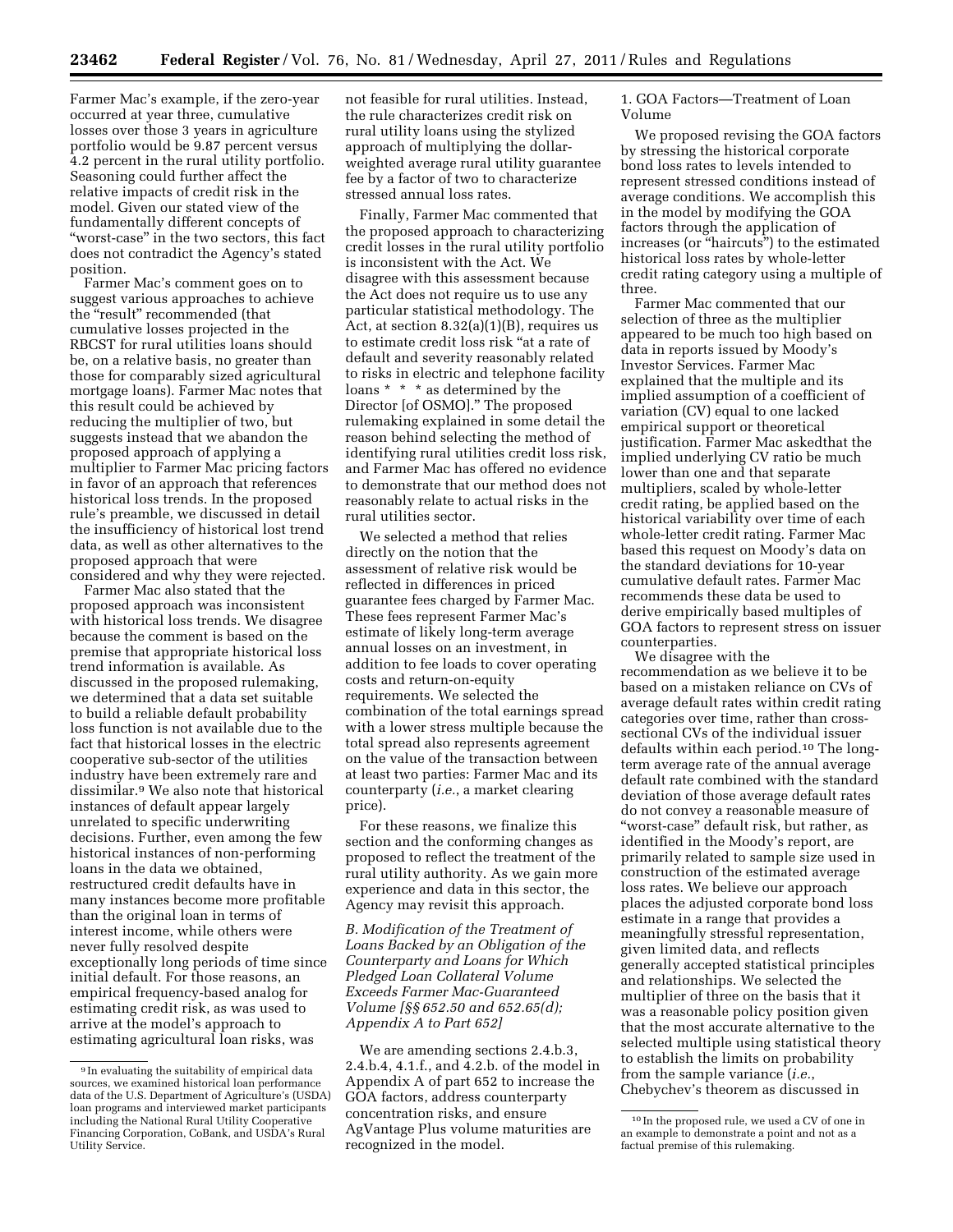the proposed rule) would have yielded a proposed multiple many times higher than three. We continue to believe that use of the limit of probability established through limited sample information to require too extreme a multiple, and instead maintain our more moderate treatment through the use of our proposed value of three.

We further disagree that one can accurately infer individual variability directly from the variance of a set of pooled experiences (aggregate annual default rates) through time. The primary purpose of the cited report, as explained by Moody's in the report, appears fundamentally different from its use in the comment letter. Moody's report explicitly states its purpose is to present confidence intervals around historical average cumulative default rates and, as warning against interpretation as a cross-sectional variance, the report indicates that standard errors around estimated long-run average default rates ''should not be confused with the much greater bands of uncertainty associated with the expected performance of particular cohorts of issuers formed at specific points in time (cross section)."<sup>11</sup>

We finalize this provision as proposed.

### 2. GOA Factors—Concentration Ratios

We proposed modifying GOA factors to recognize the risk associated with a counterparty's (also referred to as the AgVantage Plus issuer) loan portfolio concentration in the industry sector used in an AgVantage Plus issuance. We also proposed modifying section 2.4.b.3.A. of Appendix A to allow the Director of OSMO to make final determinations of concentration ratios on a case-by-case basis by using publicly reported data on counterparty portfolios, non-public data submitted and certified by Farmer Mac as part of its RBCST submissions, and generally recognizing two rural utility sectors rural electric cooperatives and rural telephone cooperatives.

Farmer Mac objected to the GOA modifications because it believes the change creates redundancy in two ways: (1) The level of an issuer's loan portfolio concentration is already captured in the NRSRO's credit rating and therefore already captured in the level of the base GOA factor (prior to the proposed concentration risk adjustment), and (2) base GOA factors already capture stress associated with "tail" events according

to the newly proposed stressed corporate bond loss-rate multiple. Farmer Mac suggests instead that the new GOA factors be adjusted to reflect a reduction in risk due to the level of diversification of the issuer, not an increase in risk due to the issuer's portfolio concentration.

Farmer Mac further commented that the proposed methodology is vague and might oversimplify industry concentration. Farmer Mac asked that at least two sub-sectors of rural electric utilities be recognized in the concentration adjustment: Distribution cooperatives and generation and transmission (G&T) cooperatives. Farmer Mac explained that the magnitude of the concentration riskadjusted GOA (CRAGOA) factors are driven more by the concentration risk adjustment than by the stressed historical corporate bond default and recovery rates (stressed GOA factors). Farmer Mac states that this is counterintuitive to the concept of the GOA because it associates more of the final effect of the CRAGOA adjustment with the issuer's portfolio structure than is warranted. Farmer Mac illustrates this point using the example of a sovereign issuer without credit risk. In this scenario, the CRAGOA factor would equal the concentration ratio, due to the mathematical relationship between the stressed GOA (pre-concentration risk adjustment) and the CRAGOA (*i.e.*,  $1-(1–GOA)$  (1-concentration ratio), where GOA = 0)). If that concentration ratio were one, then no risk-mitigation would be recognized in the general obligation of the sovereign issuer even if the issuer were rated AAA. Farmer Mac views this as placing an overly heavy emphasis on the issuer's portfolio concentration.

Farmer Mac contends that our approach is inherently deficient because, in the example, the percentage increase in the GOA factor after adjustment for concentration risk is much greater for the AAA issuer (1,800 percent) than it is for the BBB issuer (300 percent), though the magnitudes of change stated in percentage terms are actually artifacts of the scale of remaining credit risk within each whole-letter rating category, as we discuss in depth below. Farmer Mac commented that the concentration risk adjustment should, if it has any impact at all, reduce risk rather than increase risk. Farmer Mac suggested replacing the mathematical relationship we had proposed with a multiplicative relationship—*i.e.,* because the concentration ratio will frequently be less than one, that the stressed GOA factor should be reduced for any level

of issuer portfolio diversification, rather than increased for any level of portfolio concentration. Farmer Mac suggests the following formula: CRAGOA = stressed GOA \* CR.

We appreciate Farmer Mac's concern that the two sub-sectors of rural electric utilities be recognized. However, we believe the rule provides for recognition of those sub-sectors and others on a case-by-case basis. We recognize Farmer Mac's authority to finance four industry sectors: Agriculture (including farms and agribusiness), rural electric distribution cooperatives, rural electric G&T cooperatives, and rural telephone cooperatives. The modifications to section 2.4.b.3.A. of Appendix A will allow the Director of OSMO (Director) to make final determinations of concentration ratios, including recognizing two rural utility sectors rural electric cooperatives and rural telephone cooperatives. However, we disagree that the GOA factors contain redundancy. While NRSRO's may consider the extent of diversification of assets generally in their credit ratings, they do not do so in a worst-case context. Nor would the NRSRO's consideration of diversification always specifically include the impact of the issuer's relative exposure to industry sectors that Farmer Mac is authorized to finance. Agriculture and rural utility cooperative exposures are often combined with other sector exposures in publicly reported documents including sectors that Farmer Mac is not authorized to finance. While it's possible that an NRSRO might require the issuer to disaggregate that information, its rating determination would not specifically focus on the degree of exposure to the Farmer Macauthorized sectors. Hence, credit ratings do not provide the level of granularity of information needed. Nor does an NRSRO rating necessarily consider the issuer's exposure to the specific industry sector involved in the specific AgVantage Plus pool being modeled as this approach does. We do not believe that consideration of these specific risk components to the modeling of AgVantage Plus volume is sufficiently reflected in credit ratings to use them as suggested. For example, an NRSRO rating on a 100-percent concentrated issuer (*e.g.,* a single-sector lender) says little or nothing about its ability to guarantee the credit on loan volume that it would pledge to Farmer Mac. In a worst-case loss scenario in that single sector, the issuer's ability to liquidate its unpledged assets to fulfill its general obligation to Farmer Mac at a price near the outstanding principal would be

<sup>11</sup>Cantor, R; Hamilton, D.; Tennant, J. ''Confidence Intervals for Corporate Default Rates'', Moody's Investor Services, Global Credit Research: Special Comment, April 2007; p. 1–2.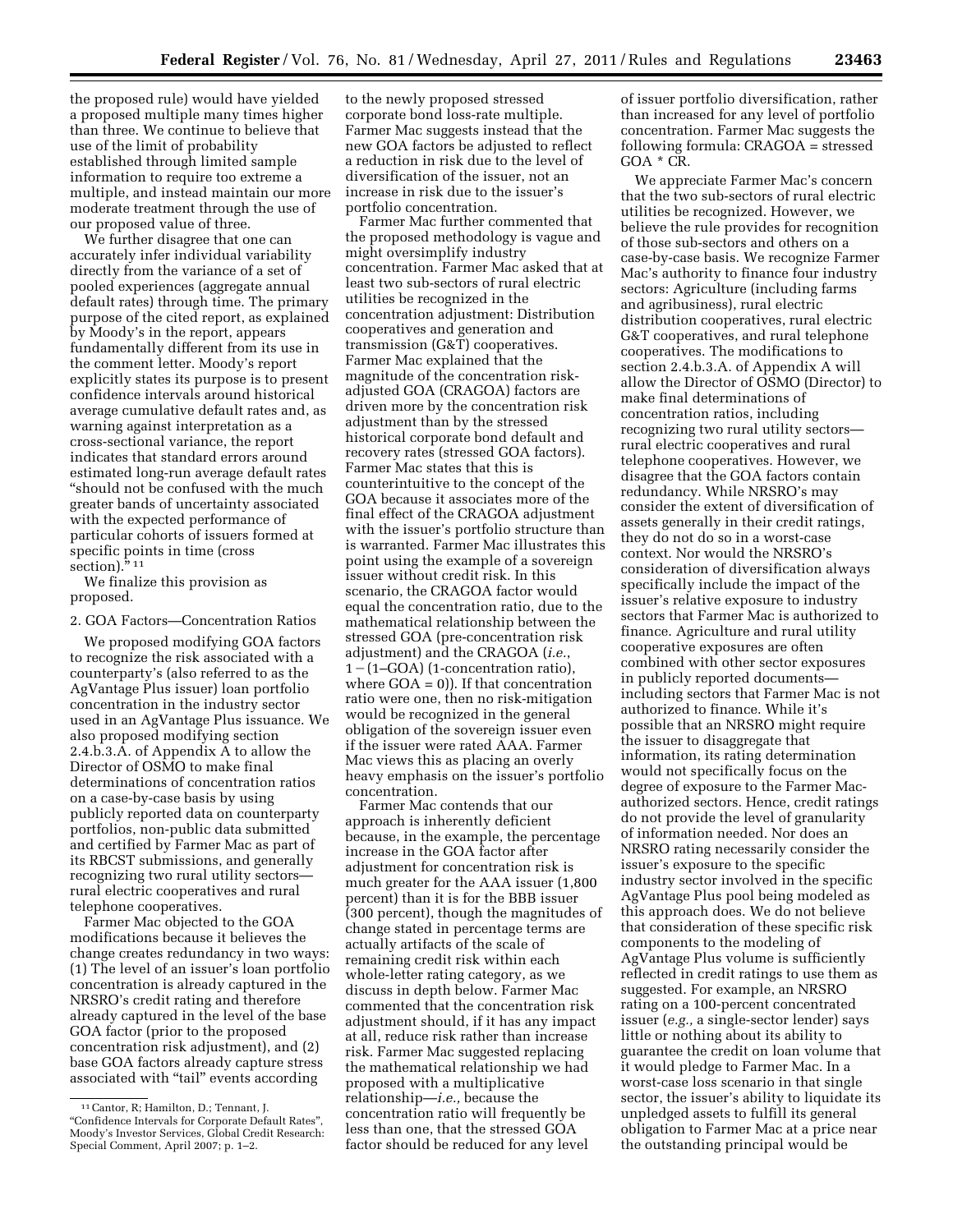severely reduced. This rule effectively evaluates the degree of that reduced ability at 100 percent. In other words, we do not believe it to be plausible that an issuer whose unpledged assets are experiencing worst-case losses would be able to continue as a going concern if it were forced to liquidate a significant volume of those unpledged, but highly impaired assets in order to fulfill its general obligation to Farmer Mac.

Farmer Mac asked that we define the sectors but did not suggest any definition with the request. We decline to do so because we believe the general understanding of what these sectors include is sufficient for setting a parameter but flexible enough to allow the Director to use his discretion in a manner appropriate to each case presented. In addition, we do not view the fact that the concentration risk adjustment has a significant impact on the CRAGOA as counterintuitive. We believe it is logically consistent to view the concentration ratio as potentially a more significant driver of the value of the issuer's general obligation than the estimated corporate bond loss rate. We view the concentration risk adjustment as a critical component of the CRAGOA because it reflects the ability of the

specific counterparty to augment the more generalized component derived from stressed corporate bond default rates by whole-letter credit rating.

Farmer Mac's comment included an example of a sovereign (credit-risk-free) issuer and AgVantage Plus counterparty. We believe this example is too extreme to be applicable even for illustrative purposes. As a risk-free issuer, the hypothetical sovereign issuer in the example would be guaranteeing the credit risk on the subject loan volume, thus making the transaction more akin to the Farmer Mac II program than to the AgVantage Plus product.12 The RBCST already contains an approach on this type of transaction, *i.e.,* it does not recognize credit risk and therefore would it not be appropriate to model this volume using the treatment for AgVantage Plus. Such transactions would result in a gross loss estimate of zero to which the CRAGOA (equal to the concentration ratio as previously discussed) would be applied for a net loss estimate of zero. However, to the more general point outside of this extreme case, *i.e.,* a single-sector AAA issuer, we believe it reasonably and logically consistent for the single sector characteristic to weigh most heavily in

the CRAGOA. The discussion and tables below further describe these relationships.

Farmer Mac argued that our approach is inherently deficient due to the fact that the CRAGOA factor increases (relative to the stressed GOA) so much more for the AAA issuer (18 times) than it does for the BBB issuer (three times). We disagree and use the following tables to illustrate the ultimate effects of the CRA across a set of cases that we believe provide a more meaningful context for interpretation of the effects of its application.

The table is organized in three panels across base Pre-GOA probability of default rates (PD) of 1, 3, and 6 percent (*i.e.,* examples of loss rates as would be determined by the RBCST credit loss module or from the rural utility guarantee fee). The stressed GOA (GOA Pre-CRA) is applied to each case and a pre-concentration risk adjusted loss rate provided in column D (Pre-CRA loss rate). The first table assumes a 25 percent concentration ratio (CR) and provides associated final loss rates in column F after the CRA. Column G reproduces the multiples of change cited by Farmer Mac in its comment.

| A                              | B                                 | C                                  | D                                 | F                      | F                                         | G       |
|--------------------------------|-----------------------------------|------------------------------------|-----------------------------------|------------------------|-------------------------------------------|---------|
|                                | Pre-GOA<br><b>PD</b><br>(percent) | <b>GOA</b><br>Pre-CRA<br>(percent) | Pre-CRA<br>loss rate<br>(percent) | <b>CR</b><br>(percent) | Loss rate<br>post-<br>CRAGOA<br>(percent) | $=$ F/D |
|                                |                                   | 1.41                               | 0.0141                            | 25                     | 0.261                                     | 18.48   |
| AA ……………………………………………………………………… |                                   | 3.70                               | 0.0370                            | 25                     | 0.278                                     | 7.51    |
|                                |                                   | 5.13                               | 0.0513                            | 25                     | 0.288                                     | 5.62    |
|                                |                                   | 11.48                              | 0.1148                            | 25                     | 0.336                                     | 2.93    |
|                                |                                   | 44.52                              | 0.4452                            | 25                     | 0.584                                     | 1.31    |
|                                | 3                                 | 1.41                               | 0.0423                            | 25                     | 0.782                                     | 18.48   |
| AA ……………………………………………………………………… | 3                                 | 3.70                               | 0.1110                            | 25                     | 0.833                                     | 7.51    |
| A ………………………………………………………………………… | 3                                 | 5.13                               | 0.1539                            | 25                     | 0.865                                     | 5.62    |
|                                | 3                                 | 11.48                              | 0.3444                            | 25                     | 1.008                                     | 2.93    |
|                                |                                   | 44.52                              | 1.3356                            | 25                     | 1.752                                     | 1.31    |
|                                | 6                                 | 1.41                               | 0.0846                            | 25                     | 1.563                                     | 18.48   |
|                                | 6                                 | 3.70                               | 0.2220                            | 25                     | 1.667                                     | 7.51    |
|                                | 6                                 | 5.13                               | 0.3078                            | 25                     | 1.731                                     | 5.62    |
|                                | 6                                 | 11.48                              | 0.6888                            | 25                     | 2.017                                     | 2.93    |
|                                | 6                                 | 44.52                              | 2.6712                            | 25                     | 3.503                                     | 1.31    |

As the table indicates, assuming a counterparty concentration ratio of 25 percent and a loss rate estimate of 1 percent before any adjustment for general obligation credit enhancement, the proportional changes are as provided in Farmer Mac's comment letter—the AAA issuer's post-CRAGOA loss rate increases by a factor of 18.48,

whereas the BBB issuer's loss rate increases only 2.93 times after considering the concentration risk. We consider the increase differential consistent with the logic that when a structure is backed by a high-quality issuer's general obligation, there is effectively more risk-mitigation value to lose if that issuer happens to be highly

concentrated in the same sector as the underlying loans and the magnitude of that loss is appropriate and proportionate to the concentration risk at the issuer. Despite this difference in CRA impact, the loss rate post-CRAGOA for a AAA issuer is still less than half the stressed loss rate applied to a BBB issuer, and this relationship is not

<sup>12</sup>Farmer Mac's program investments in loans that are guaranteed by the USDA as described in

 $\frac{1}{2}$  section  $8.0(9)(B)$  of the Act, and which are securitized by Farmer Mac, are known as the

<sup>&</sup>quot;Farmer Mac<sup>II"</sup> program.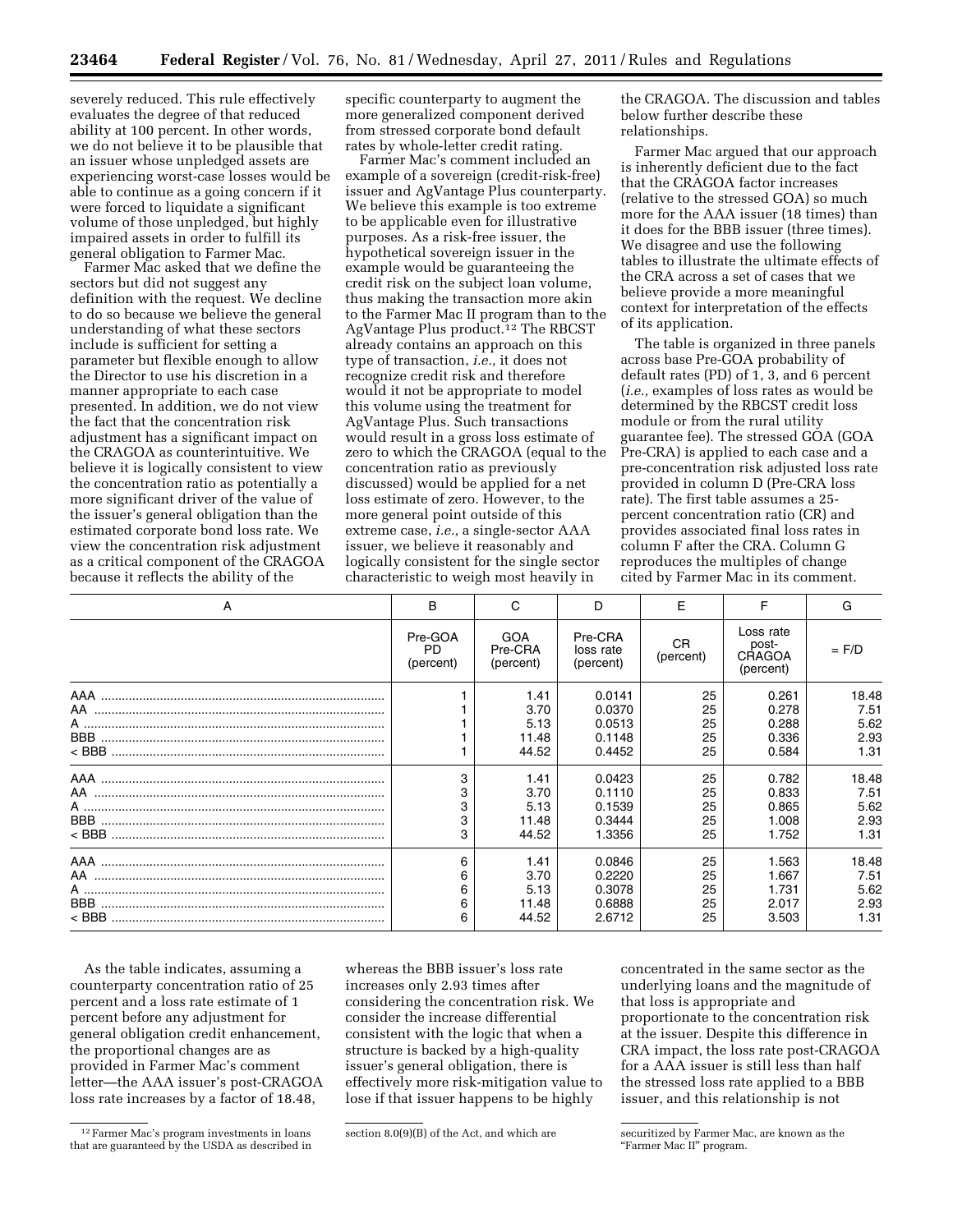affected by the level of the pre-GOA PD (*i.e.,* the 3-percent and 6-percent Pre-GOA PD scenarios reflect the same magnitude of change post-CRAGOA). When there is little credit risk, there is less risk to mitigate with the GOA. However, in the ''below-BBB and unrated'' cases, the magnitude of the reduction in credit risk is far greater than in the case of the higher rated initial exposures. For example, observe the last two rows in column C with 11.48-percent and 44.52-percent ''GOA Pre-CRA'' factors. Prior to the CRA, the stressed GOA would have reduced initial PD losses by 88.52 percent (1– 0.1148) and 55.48 percent (1–0.4452), respectively. The magnitude of

difference among these changes to the initial PD is reduced by the application of the CRA, which is the same for each of them. The percentage reduction in the initial PD post-CRA is 73.94 percent (down 24.65 percentage points) in the AAA case, 66.39 percent (down 22.13 percentage points) and 41.61 percent (down 13.67 percentage points) in the "BBB" and "<BBB" cases, respectivelydown 25 percent from the Pre-CRA PD risk mitigation levels. We consider this result consistent with reasonable depictions of final credit exposure relationships.

The next table provides comparable information, but with a concentration ratio of 50 percent rather than 25

percent. As can be seen in the table, a consistent and appropriate proportionality remains as the multiples of change become much larger due to increases in the concentration ratio that is, the loss rate post-CRA GOA for a AAA issuer is still less than the stressed loss rate applied to a BBB issuer, though by increasingly smaller margins as concentration ratios rise. This is logical and intentional because as the concentration ratio approaches one, risk-mitigation value of the CRAGOA approaches zero for all categories of issuer leaving Pre-GOA PDs unadjusted for the general obligation of the issuer.

| A                                                                | B                                 | C                                      | D                                              | F                          | F                                         | G                                       |
|------------------------------------------------------------------|-----------------------------------|----------------------------------------|------------------------------------------------|----------------------------|-------------------------------------------|-----------------------------------------|
|                                                                  | Pre-GOA<br><b>PD</b><br>(percent) | <b>GOA</b><br>Pre-CRA<br>(percent)     | Pre-CRA<br>loss rate<br>(percent)              | <b>CR</b><br>(percent)     | Loss Rate<br>post-CRA<br>GOA<br>(percent) | $=$ F/D                                 |
| AA ………………………………………………………………………<br>A ………………………………………………………………………… |                                   | 1.41<br>3.70<br>5.13<br>11.48<br>44.52 | 0.0141<br>0.0370<br>0.0513<br>0.1148<br>0.4452 | 50<br>50<br>50<br>50<br>50 | 0.507<br>0.519<br>0.526<br>0.557<br>0.723 | 35.96<br>14.01<br>10.25<br>4.86<br>1.62 |
|                                                                  | 3<br>3<br>3<br>3                  | 1.41<br>3.70<br>5.13<br>11.48<br>44.52 | 0.0423<br>0.1110<br>0.1539<br>0.3444<br>1.3356 | 50<br>50<br>50<br>50<br>50 | 1.521<br>1.556<br>1.577<br>1.672<br>2.168 | 35.96<br>14.01<br>10.25<br>4.86<br>1.62 |
| AA ………………………………………………………………………                                   | 6<br>6<br>6<br>6<br>6             | 1.41<br>3.70<br>5.13<br>11.48<br>44.52 | 0.0846<br>0.2220<br>0.3078<br>0.6888<br>2.6712 | 50<br>50<br>50<br>50<br>50 | 0.030<br>3.111<br>3.154<br>3.344<br>4.336 | 35.96<br>14.01<br>10.25<br>4.86<br>1.62 |

Finally, Farmer Mac suggested using the formula: CRAGOA = stressed GOA \* CR to recognize increased risk associated with counterparty concentrations. As we previously explained, we intend to recognize the increased risk associated with counterparty concentrations and do not consider Farmer Mac's suggestion to adequately factor the impact of increased concentration on effective credit exposure. The concentration risk adjustment is a critical component of the CRAGOA because it tightens the focus on this key risk characteristic of the specific counterparty to complement the more generalized component derived from stressed corporate bond default rates by whole-letter credit rating—which, we do not believe adequately captures this information.

We finalize as proposed all changes on this subject matter but revise our stated interpretation of the proposed methodology as it is applied to rural electric utility cooperative issuers to

recognize two sectors, electric distribution cooperatives and electric generation and transmission cooperatives.

#### 3. Technical Changes

We proposed amending § 652.50 by adding a definition for ''AgVantage Plus'' to clarify that, while "AgVantage Plus" is a product name used by Farmer Mac, we are applying it throughout this subpart to refer both specifically to AgVantage Plus volume currently in Farmer Mac's portfolio as well as other similarly structured program volume that Farmer Mac might finance in the future under other names. We described ''AgVantage Plus'' as a program created by Farmer Mac in 2006 to provide guarantees on timely repayment of principal and interest on notes issued by the counterparty. The notes are secured by obligations of issuer, which obligations are, in turn, backed by Farmer Mac eligible loan assets. We also proposed conforming changes to the

model at Appendix A of part 652 to replace the term "Off-Balance Sheet AgVantage'' with ''AgVantage Plus.''

Farmer Mac suggested we reduce the complexity in the rule by referring to all AgVantage products by the term "AgVantage Plus," but exclude pools with an initial principal amount under \$25 million. We agree and have revised that definition to include any AgVantage program investment over \$25 million to avoid unnecessary complexity on small deals. Only those AgVantage issuers under the original AgVantage program structure (as opposed to what we have been referring to as ''AgVantage Plus'') identified in the original RBCST, (64 FR 61740, November 12, 1999) will be excluded from the RBCST loss calculation.

In January 2010, Farmer Mac adopted new Financial Accounting Standards Board guidance related to the consolidation of variable interest entities (Accounting Standards Update, December 23, 2009). The adoption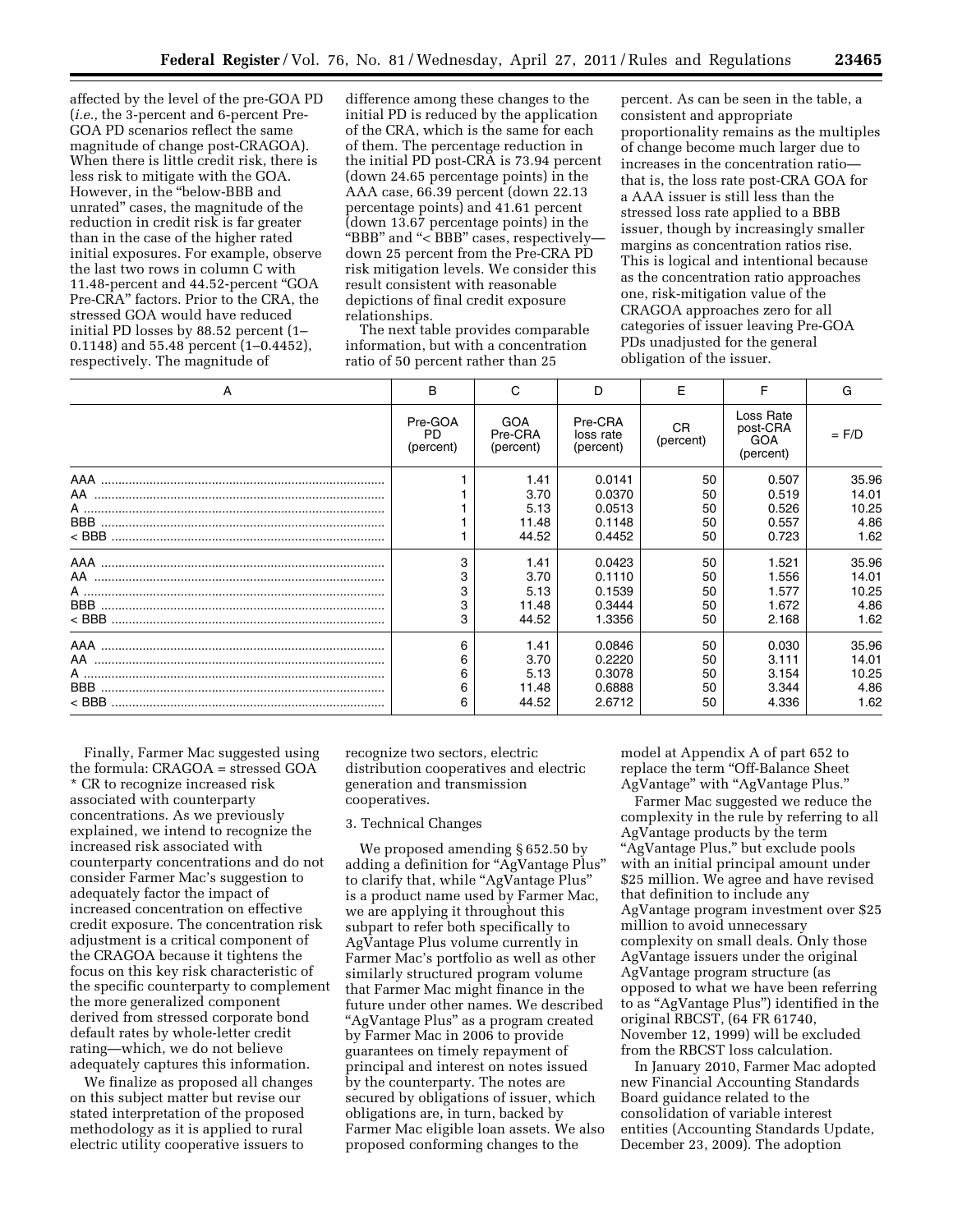required consolidation of a significant volume of previously off-balance sheet program volume onto the balance sheet. As this change impacts only the presentation of this volume and has no impact on the risk or cashflows associated with this volume, we have made minor mechanical adjustments in data inputs to nullify the impact of the adoption within the RBCST. These include creating a new asset line item for the affected consolidated volume and an offsetting line item in the liabilities section.

We finalize as proposed all other changes on this subject matter.

### *C. Revise Haircuts on Non-Program Investments*

## [Appendix A to Part 652]

We proposed changing the haircut levels for non-program investments in existing section 4.1.e. of Appendix A, renumbering the section as 4.1.f., to the same loss rate adjustment factors proposed for application on loans underlying guaranteed notes (*i.e.,*  AgVantage Plus) as discussed in section III.B.1 of this preamble. The proposed investment haircuts to recognize counterparty risk were:

| Whole letter credit rating                                                                                                                                                                                                                                                          | Haircut<br>(percent)                   |  |
|-------------------------------------------------------------------------------------------------------------------------------------------------------------------------------------------------------------------------------------------------------------------------------------|----------------------------------------|--|
| AA …………………………………………<br>$\overline{A}$ . The continuum continuum continuum continuum continuum continuum continuum continuum continuum continuum continuum continuum continuum continuum continuum continuum continuum continuum continuum continuum contin<br>Below BBB and Unrated | 1.41<br>3.70<br>5.13<br>11.48<br>44.52 |  |
|                                                                                                                                                                                                                                                                                     |                                        |  |

We likewise proposed annually updating these figures, or as often as an updated version of the Moody's report on Default and Recovery Rates of Corporate Bond Issuers becomes available.

We received no comments on this proposal and finalize as proposed all changes on this subject matter.

### *D. Other Miscellaneous Changes [§§ 651.1(b) and 652.5]*

In the process of this rulemaking, we noted citations that were not updated in prior rulemakings and make those corrections now. In a 1994 rulemaking, a definition for "affiliate" was added to § 651.1(b). This definition was later duplicated in § 652.5 as part of a 2005 rulemaking. The definition in both locations references section 8.3(b)(13) of the Act; this citation should read "section  $8.3(c)(14)$ ." The original

## CALCULATED REGULATORY MINIMUM CAPITAL

[\$ in thousands]

| rulemaking mistakenly used paragraph            |
|-------------------------------------------------|
| (b) instead of (c), and Congress later          |
| renumbered paragraph (c)(13) as                 |
| (c)(14). <sup>13</sup> Both rulemakings clearly |
| discuss the contents of section $8.3(c)(14)$    |
| of the Act, so we are correcting the            |
| citations now.                                  |

## **IV. Quantitative Impact of Changes on Required Capital**

We received one comment from a Farm Credit System institution that understood the proposed rule to reflect only incremental capital requirements on rural utility loan volume. We are clarifying that the substantive changes to the RBCST contained in this final rulemaking involve more components of the model than simply the incremental capital requirements on rural utility volume, including changes to GOA factors applied to all AgVantage Plustype volume and changes to investment haircuts. Due to the stated confusion by Farmer Mac regarding our intended meaning of "rural utility guarantee fee" (see Farmer Mac's request for definitional clarification above), we are providing further clarification in the estimated impacts table below:

| 6/30/2010 | 9/30/2010        | 12/31/2010 |
|-----------|------------------|------------|
|           | 36.743<br>30.434 | 42,105     |
|           | 37.053<br>30.739 | 42.358     |
|           | 30.525<br>36.969 | 42.816     |
|           | 37.694<br>32.564 | 79.997     |
|           | 79.924<br>92.844 | 123.304    |
|           | 94.966<br>82,270 | 125.498    |

The impact amounts on line "1" reflect only the change associated with the revised haircuts on non-program investments. The impact amounts on line "2" reflect only the change associated with the tripling of general obligation adjustment factors with all else equal in the RBC Version 3.0 (*i.e.,*  it does not reflect rural utility credit-loss characterization). The impact amounts on line ''3'' reflect only the change associated with the credit loss characterization on rural utility volume (*i.e.,* it does not reflect the application of the tripling GOA factors to rural utility AgVantage Plus volume or agricultural AgVantage Plus volume). The impact amounts on line "4" reflect the concentration adjustment to the

general obligation adjustment factor on all AgVantage Plus volume, both rural utility and agricultural, (*i.e.,* it does not reflect the application of the tripling GOA factors to rural utility or agricultural AgVantage Plus volume, but it does include the rural utility loss estimates isolated in line "3"). The individual estimated impacts do not have an additive relationship to the total impact on the model output. This is due to the interrelationship of the changes with one another when they are combined in Version 4.0 (proposed). It is worth noting that the marginal effects are also not constant rate effects, but depend on the starting conditions and earnings spread of Farmer Mac and the magnitude of the effect considered. For

example, as the volume in the rural utility category is increased, the rate of increase in the marginal minimum riskbased capital requirement begins to increase as the downward-pressure on that rate exerted by earnings from other activities are further diluted as those earnings become increasingly smaller in proportion to total estimated losses. The same effect is evident in other ways as risk increases and the offsetting effect of earnings is diminished relative to increased risk. For example, this effect would be observed, all else equal, with lower initial earnings spreads or higher AgVantage Plus counterparty concentrations, updated (and higher) Moody's base corporate bond default rates, or ratings downgrades. Thus, the

<sup>13</sup>Section 8.3 is found at 12 U.S.C. 2279aa–3 and discusses the powers of Farmer Mac and its board. Amendments to the Act made in the Food, Agriculture, Conservation, and Trade Act

Amendments of 1991 [Pub. L. 102–237] gave Farmer Mac the authority to establish, acquire, and maintain affiliates under applicable state law. This 1991 amendment led to the inclusion of the term

in § 651.1. Subsequently, a 1996 amendment to the Act [Pub. L. 104–105] redesignated paragraph  $(c)(13)$  as  $(c)(14)$ .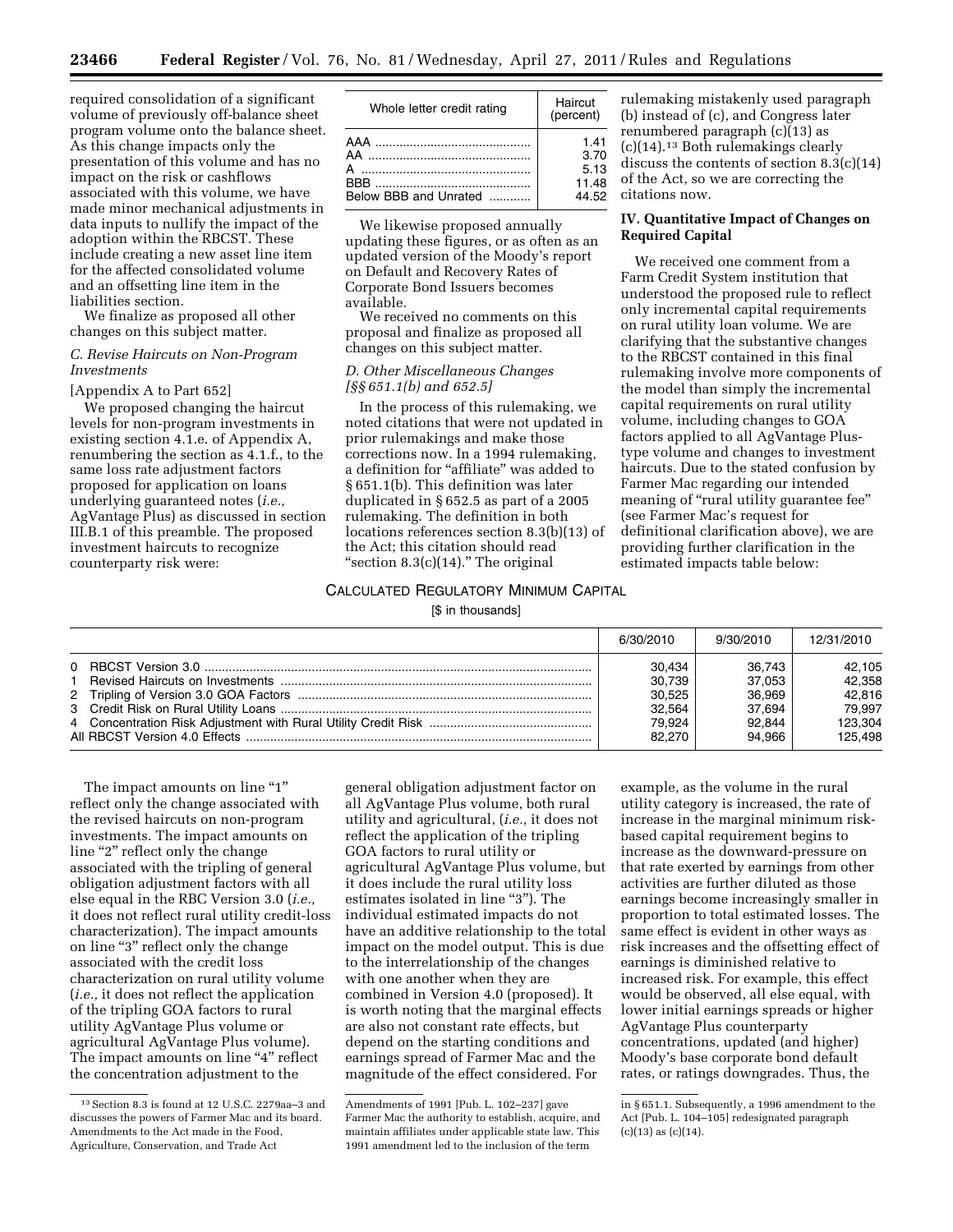values in the table above are illustrative of the relative effects of the revisions in this rulemaking, given the conditions as of each quarter end, but can be materially affected by changes in starting conditions or risk compositions through time. Moreover, due to the substitutability allowed within certain loan pools and ability of AgVantage counterparties to vary the level of overcollateral submitted in each quarter of a pool's life, the risk characteristics of an individual pool are subject to change quarter to quarter.

Our tests indicate that changes related to credit losses on rural utility loans combined with the concentration risk adjustment to the GOA would have the most significant impact on risk-based capital calculated by the model.

#### **V. Regulatory Flexibility Act**

Pursuant to section 605(b) of the Regulatory Flexibility Act (5 U.S.C. 601 *et seq.*), FCA hereby certifies the final rule will not have a significant economic impact on a substantial number of small entities. Farmer Mac has assets and annual income over the amounts that would qualify it as a small entity. Therefore, Farmer Mac is not considered a ''small entity'' as defined in the Regulatory Flexibility Act.

## **List of Subjects**

### *12 CFR Part 651*

Agriculture, Banks, Banking, Conflicts of interest, Rural areas.

### *12 CFR Part 652*

Agriculture, Banks, Banking, Capital, Investments, Rural areas.

For the reasons stated in the preamble, parts 651 and 652 of chapter VI, title 12 of the Code of Federal regulations are amended to read as follows:

## **PART 651—FEDERAL AGRICULTURAL MORTGAGE CORPORATION GOVERNANCE**

■ 1. The authority citation for part 651 continues to read as follows:

**Authority:** Secs. 4.12, 5.9, 5.17, 8.11, 8.31, 8.32, 8.33, 8.34, 8.35, 8.36, 8.37, 8.41 of the Farm Credit Act (12 U.S.C. 2183, 2243, 2252, 2279aa–11, 2279bb, 2279bb–1, 2279bb–2, 2279bb–3, 2279bb–4, 2279bb–5, 2279bb–6, 2279cc); sec. 514 of Pub. L. 102–552, 106 Stat. 4102; sec. 118 of Pub. L. 104–105, 110 Stat. 168.

## **§ 651.1 [Amended]**

■ 2. Amend § 651.1(b) by removing the reference, "section  $8.3(b)(13)$ " and adding in its place the reference, "section  $8.3(c)(14)$ ".

### **PART 652—FEDERAL AGRICULTURAL MORTGAGE CORPORATION FUNDING AND FISCAL AFFAIRS**

■ 3. The authority citation for part 652 continues to read as follows:

**Authority:** Secs. 4.12, 5.9, 5.17, 8.11, 8.31, 8.32, 8.33, 8.34, 8.35, 8.36, 8.37, 8.41 of the Farm Credit Act (12 U.S.C. 2183, 2243, 2252, 2279aa–11, 2279bb, 2279bb–1, 2279bb–2, 2279bb–3, 2279bb–4, 2279bb–5, 2279bb–6, 2279cc); sec. 514 of Pub. L. 102–552, 106 Stat. 4102; sec. 118 of Pub. L. 104–105, 110 Stat. 168.

#### **Subpart A—Investment Management**

■ 4. Section 652.5 is amended by revising the definition for "affiliate" to read as follows:

## **§ 652.5 Definitions.**

\* \* \* \* \* *Affiliate* means any entity established under authority granted to the Corporation under section 8.3(c)(14) of the Farm Credit Act of 1971, as amended.

\* \* \* \* \*

### **Subpart B—Risk-Based Capital Requirements**

 $\blacksquare$  5. Amend § 652.50 by adding alphabetically the following definitions:

### **§ 652.50 Definitions.**

\* \* \* \* \* *AgVantage Plus* means both the product by that name used by Farmer Mac and other similarly structured program volume that Farmer Mac might finance in the future under other names. Those AgVantage securities with initial principal amounts under \$25 million and whose issuers were part of the original AgVantage program are excluded from this definition.

\* \* \* \* \* *Rural utility guarantee fee* means the actual guarantee fee charged for offbalance sheet volume and the earnings spread over Farmer Mac's funding costs for on-balance sheet volume on rural utility loans.

- 6. Amend § 652.65 by:
- a. Redesignating paragraphs (b)(5) and  $(6)$  as paragraphs  $(b)(6)$  and  $(7)$ ;
- b. Adding a new paragraph (b)(5);

■ c. Revising newly redesignated paragraph (b)(6) and paragraph (d)(2) to read as follows:

#### **§ 652.65 Risk-based capital stress test.**

\* \* \* \* \*

(b) \* \* \*

(5) You will calculate loss rates on rural utility loans as further described in Appendix A.

(6) You will further adjust losses for loans that collateralize the general

obligation of AgVantage Plus volume, and for loans where the program loan counterparty retains a subordinated interest in accordance with Appendix A to this subpart.

- \* \* \* \* \*
- $(d) * * * *$

(2) You must use model assumptions to generate financial statements over the 10-year stress period. The major assumption is that cashflows generated by the risk-based capital stress test are based on a steady-state scenario. To implement a steady-state scenario, when on- and off-balance sheet assets and liabilities amortize or are paid down, you must replace them with similar assets and liabilities (AgVantage Plus volume is not replaced when it matures). Replace amortized assets from discontinued loan programs with current loan programs. In general, keep assets with small balances in constant proportions to key program assets. \* \* \* \* \*

■ 7. Amend Appendix A of subpart B, part 652 by:

■ a. Revising the table of contents;

■ b. Revising the last sentence of section 1.0.a.;

■ c. Adding a new fourth sentence to section 2.0;

■ d. Adding the words "for All Types of Loans, Except Rural Utility Loans'' at the end of each heading for sections 2.1, 2.2, 2.3, and 2.5;

■ e. Revising section 2.4.b.3 introductory text, b.3.A., and b.4

introductory text;

- f. Adding a new section 2.6;
- g. Renumbering the footnote in section 3.0 from "15" to "16";
- 

■ h. Revising section 4.1.b., redesignating section 4.1.e. as section 4.1.f., adding a new section 4.1.e., and revising newly redesignated section  $4.1.f.;$ 

■ i. Revising section 4.2.b. introductory text, paragraphs  $b.(1)(A)(v)$ ,  $b.(1)(A)(vi)$ , adding paragraph b.(1)(A)(vii), revising the last sentence of paragraph b.(1)(B), the first sentence of paragraph b.(2), and the last sentence of paragraph b.(3) introductory text;

- j. Adding section 4.3.e.; and,
- k. Revising the second sentence of section 4.4.

The revisions and additions read as follows:

## **Appendix A—Subpart B of Part 652— Risk-Based Capital Stress Test**

- 1.0 Introduction.
- 2.0 Credit Risk.
- 2.1 Loss-Frequency and Loss-Severity Models for All Types of Loans, Except Rural Utility Loans.
- 2.2 Loan-Seasoning Adjustment for All Types of Loans, Except Rural Utility Loans.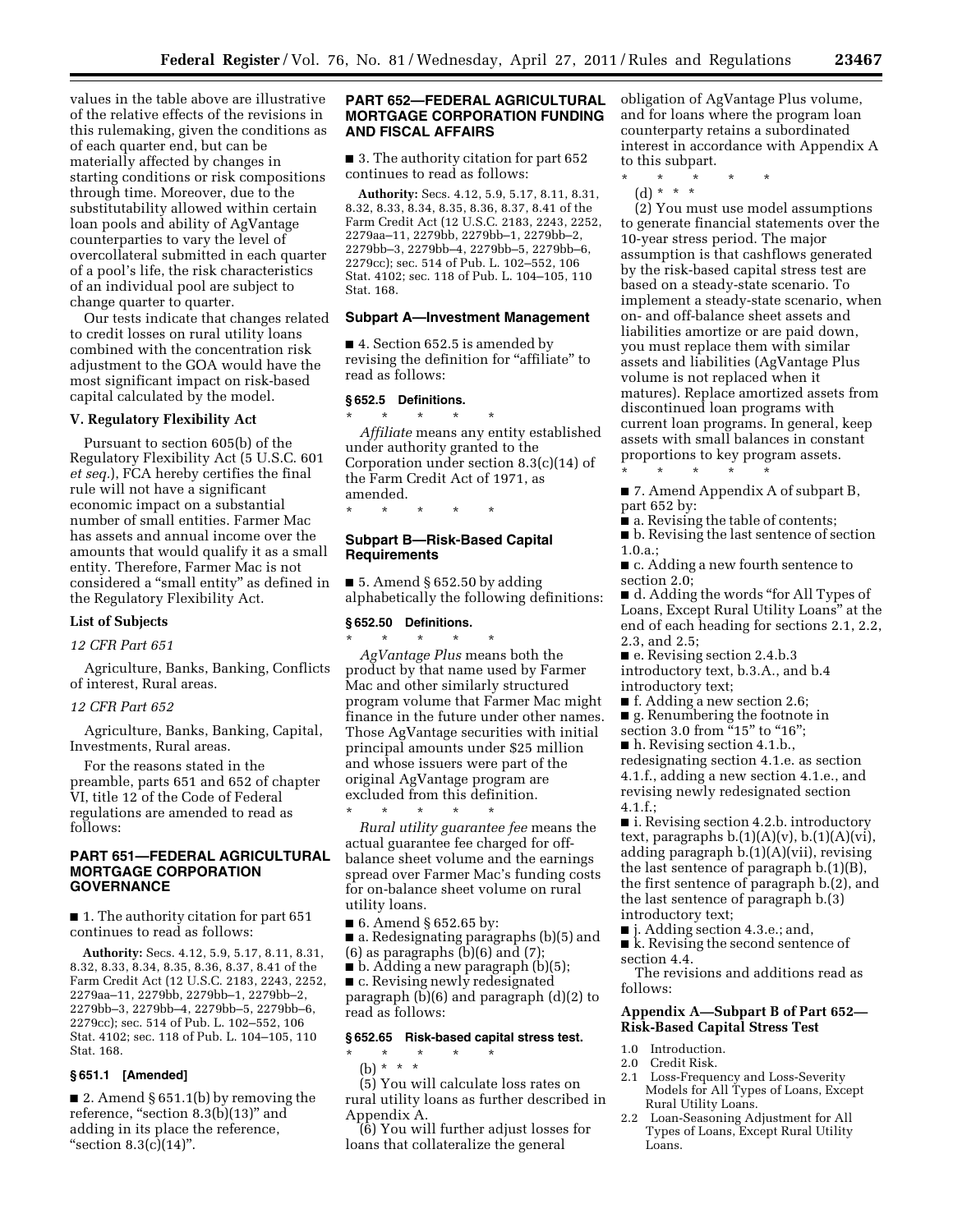- 2.3 Example Calculation of Dollar Loss on One Loan for All Types of Loans, Except Rural Utility Loans.
- 2.4 Treatment of Loans Backed by an Obligation of the Counterparty and Loans for Which Pledged Loan Collateral Volume Exceeds Farmer Mac-Guaranteed Volume.
- 2.5 Calculation of Loss Rates for Use in the Stress Test for All Types of Loans, Except Rural Utility Loans.
- 2.6 Calculation of Loss Rates on Rural Utility Volume for Use in the Stress Test. 3.0 Interest Rate Risk.
- 3.1 Process for Calculating the Interest Rate
- Movement.
- 4.0 Elements Used in Generating Cashflows. Data Inputs.
- 4.2 Assumptions and Relationships.
- 4.3 Risk Measures.<br>4.4 Loan and Cash
- Loan and Cashflow Accounts.
- 4.5 Income Statements.
- 4.6 Balance Sheets.<br>4.7 Capital.
- Capital.
- 5.0 Capital Calculations.
- 5.1 Method of Calculation.
- \* \* \* \* \*

*1.0 Introduction* 

a. \* \* \* The stress test also uses historic agricultural real estate mortgage performance data, rural utility guarantee fees, relevant economic variables, and other inputs in its calculations of Farmer Mac's capital needs over a 10-year period.

\* \* \* \* \*

*2.0 Credit Risk* 

\* \* \* Loss rates discussed in this section apply to all loans, unless otherwise indicated. \* \* \*

\* \* \* \* \*

*2.4 Treatment of Loans Backed by an Obligation of the Counterparty, and Loans for Which Pledged Loan Collateral Volume Exceeds Farmer Mac-Guaranteed Volume* 

\* \* \* \* \*

b. \* \* \* 3. Loans with a positive loss estimate remaining after adjustments in "1." and "2." above are further adjusted for the security provided by the general obligation of the counterparty. To make this adjustment in our

example, multiply the estimated dollar losses remaining after adjustments in "1." and "2." above by the appropriate general obligation adjustment (GOA) factor based on the counterparty's whole-letter issuer credit rating by a nationally recognized statistical rating organization (NRSRO) and the ratio of the counterparty's concentration of risk in the same industry sector as the loans backing the AgVantage Plus volume, as determined by the Director.

A. The Director will make final determinations of concentration ratios on a case-by-case basis by using publicly reported data on counterparty portfolios, non-public data submitted and certified by Farmer Mac as part of its RBCST submissions, and will generally recognize rural electric cooperatives and rural telephone cooperatives as separate rural utility sectors. The following table sets forth the GOA factors and their components by whole-letter credit rating (Adjustment Factor = Default Rate  $\times$  Severity Rate  $\times$  3), which may be further adjusted for industry sector concentration by the Director.15

| А                                                     | В                                          | С                          | D                                     |                                                          |                                                 | G                                                                                           |
|-------------------------------------------------------|--------------------------------------------|----------------------------|---------------------------------------|----------------------------------------------------------|-------------------------------------------------|---------------------------------------------------------------------------------------------|
| Whole-letter<br>rating                                | Default rate<br>(percent)                  | Severity rate<br>(percent) | V3.0 GOA factor<br>(percent)          | <b>V4.0 GOA</b><br>factors ( $D \times 3$ )<br>(percent) | Concentration<br>ratio (e.g., 25%)<br>(percent) | Factor with<br>concentration<br>adjustment $1 -$<br>$((1 - E) \times (1 - F))$<br>(percent) |
| AAA<br>AA.<br><b>BBB</b><br><br>Below BBB and Unrated | 0.897<br>2.294<br>2.901<br>7.061<br>26.827 | 54<br>54<br>54<br>54<br>54 | 0.48<br>1.24<br>1.57<br>3.82<br>14.50 | 1.41<br>3.70<br>5.13<br>11.48<br>44.52                   | 25.00<br>25.00<br>25.00<br>25.00<br>25.00       | 26.06<br>27.78<br>28.84<br>33.61<br>58.39                                                   |

\* \* \* \* \*

4. Continuing the previous example, the pool contains two loans on which Farmer Mac is guaranteeing a total of \$2 million and with total submitted collateral of 110 percent of the guaranteed amount. Of the 10-percent

total overcollateral, 5 percent is contractually required under the terms of the transaction. The pool consists of two loans of slightly over \$1 million. Total overcollateral is \$200,000 of which \$100,000 is contractually required. The counterparty has a single "A"

credit rating, a 25-percent concentration ratio, and after adjusting for contractually required overcollateral, estimated losses are greater than zero. The net loss rate is calculated as described in the steps in the table below.

|  | Loan A                                              | Loan B                                              |
|--|-----------------------------------------------------|-----------------------------------------------------|
|  | \$2,000,000                                         |                                                     |
|  | \$1.080.000<br>7%<br>\$75,600<br>90.91%<br>\$68,727 | \$1,120,000<br>5%<br>\$56,000<br>90.91%<br>\$50,909 |
|  | \$100,000<br>\$19,636<br>28.84%<br>\$5.664<br>0.28% |                                                     |

### \* \* \* \* \* *2.6 Calculation of Loss Rates on Rural Utility Volume for-Use in the Stress Test*

You must submit the outstanding principal, maturity date of the loan, maturity

February 2008—the most recent edition as of March 2008; Default Rates, page 24, Recovery Rates

date of the AgVantage Plus contract (if applicable), and the rural utility guarantee fee percentage for each loan in Farmer Mac's rural utility loan portfolio on the date at

<sup>15</sup>Emery, K., Ou S., Tennant, J., Kim F., Cantor R., ''Corporate Default and Recovery Rates, 1920— 2007,'' published by Moody's Investors Service,

<sup>(</sup>Severity Rate = 1 minus Senior Unsecured Average Recovery Rate) page 20.